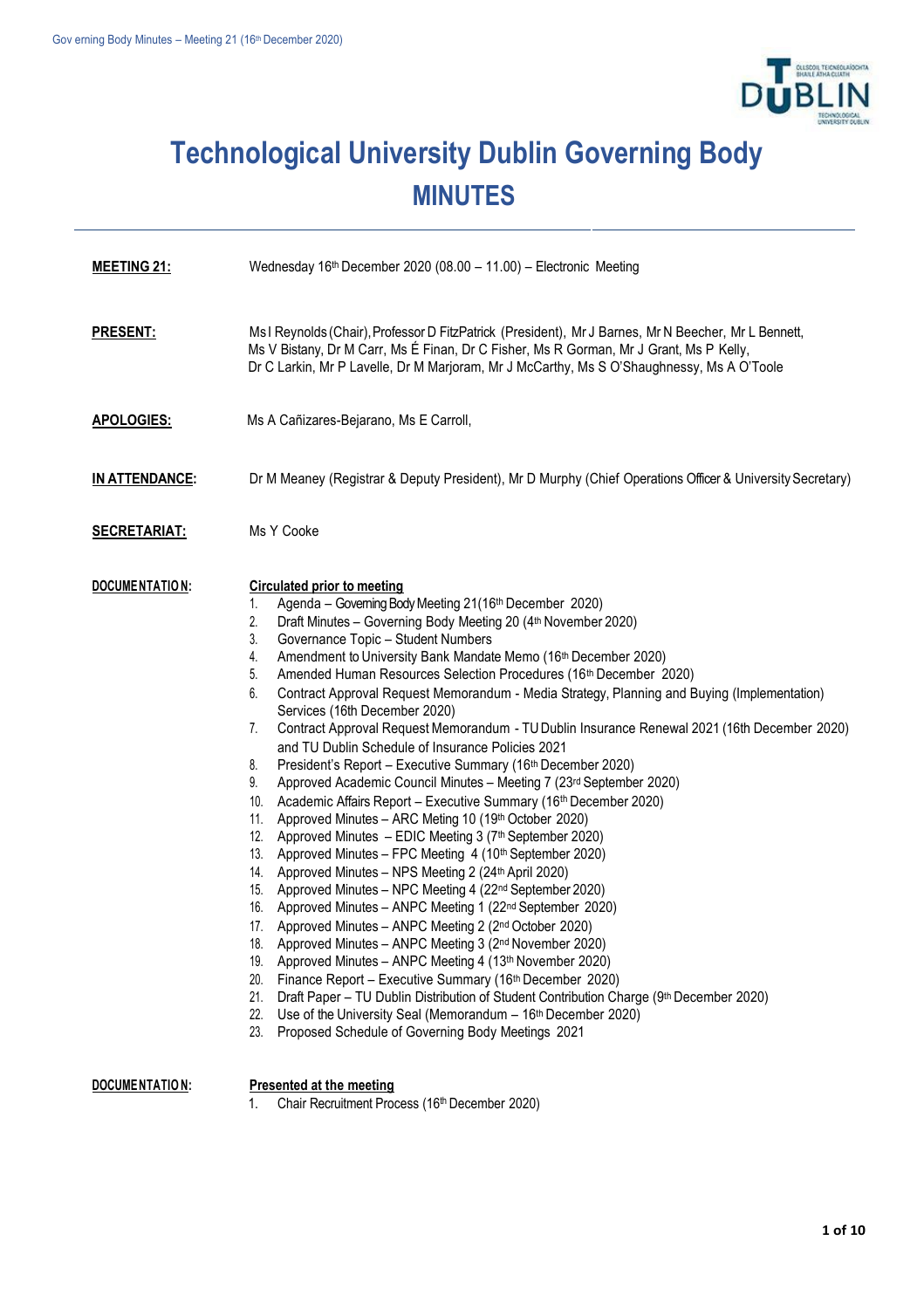

| <b>REF</b> | <b>ITEM</b>                                                                                                                                                                                                                                                                                                                                                                                                                                                                                                                                                                                                                                                                                                                                                                                                                                                                                                                                                                                                                                       | <b>DECISION</b>                                             |
|------------|---------------------------------------------------------------------------------------------------------------------------------------------------------------------------------------------------------------------------------------------------------------------------------------------------------------------------------------------------------------------------------------------------------------------------------------------------------------------------------------------------------------------------------------------------------------------------------------------------------------------------------------------------------------------------------------------------------------------------------------------------------------------------------------------------------------------------------------------------------------------------------------------------------------------------------------------------------------------------------------------------------------------------------------------------|-------------------------------------------------------------|
| 21.01/01   | <b>APOLOGIES</b>                                                                                                                                                                                                                                                                                                                                                                                                                                                                                                                                                                                                                                                                                                                                                                                                                                                                                                                                                                                                                                  |                                                             |
|            | The Chair welcomed and thanked members for their attendance at this meeting and confirmed that<br>this was the first of the agreed extended duration Governing Body meetings.                                                                                                                                                                                                                                                                                                                                                                                                                                                                                                                                                                                                                                                                                                                                                                                                                                                                     | <b>NOTED</b>                                                |
|            | The Chair informed members that this was the last Governing Body meeting for a number of<br>members including herself, Dr Caitriona Fisher, Mr Paddy Lavelle and potentially Dr Michael Carr.                                                                                                                                                                                                                                                                                                                                                                                                                                                                                                                                                                                                                                                                                                                                                                                                                                                     | <b>NOTED</b>                                                |
|            | The Chair noted members' apologies for this meeting.                                                                                                                                                                                                                                                                                                                                                                                                                                                                                                                                                                                                                                                                                                                                                                                                                                                                                                                                                                                              | <b>NOTED</b>                                                |
| 21.01/02   | <b>MEETING AGENDA</b>                                                                                                                                                                                                                                                                                                                                                                                                                                                                                                                                                                                                                                                                                                                                                                                                                                                                                                                                                                                                                             |                                                             |
|            | The Agenda for the meeting, as had been circulated, was approved and adopted.                                                                                                                                                                                                                                                                                                                                                                                                                                                                                                                                                                                                                                                                                                                                                                                                                                                                                                                                                                     | <b>APPROVED</b><br>Proposed: J Grant<br>Seconded: P Lavelle |
| 21.01/03   | <b>DECLARATION OF CONFLICT OF INTEREST</b>                                                                                                                                                                                                                                                                                                                                                                                                                                                                                                                                                                                                                                                                                                                                                                                                                                                                                                                                                                                                        |                                                             |
|            | The Chair noted there were no conflicts of interest declared by members present.                                                                                                                                                                                                                                                                                                                                                                                                                                                                                                                                                                                                                                                                                                                                                                                                                                                                                                                                                                  | <b>NOTED</b>                                                |
| 21.01/04   | <b>APPROVAL OF MINUTES</b>                                                                                                                                                                                                                                                                                                                                                                                                                                                                                                                                                                                                                                                                                                                                                                                                                                                                                                                                                                                                                        |                                                             |
|            | The draft Minutes of the twentieth meeting of the Governing Body held on 4th November 2020, as<br>had been circulated, were approved.                                                                                                                                                                                                                                                                                                                                                                                                                                                                                                                                                                                                                                                                                                                                                                                                                                                                                                             | <b>APPROVED</b><br>Proposed: É Finan<br>Seconded: C Larkin  |
| 21.01/05   | <b>MATTERS ARISING</b>                                                                                                                                                                                                                                                                                                                                                                                                                                                                                                                                                                                                                                                                                                                                                                                                                                                                                                                                                                                                                            |                                                             |
|            | The following matters were raised and noted.                                                                                                                                                                                                                                                                                                                                                                                                                                                                                                                                                                                                                                                                                                                                                                                                                                                                                                                                                                                                      |                                                             |
|            | Item [20.01.05] - Governing Body Log of Ongoing Items<br>i)<br>Governing Body noted that a log of meeting items will be developed to capture outstanding or<br>ongoing items for completion and this document will be updated for each meeting.                                                                                                                                                                                                                                                                                                                                                                                                                                                                                                                                                                                                                                                                                                                                                                                                   | <b>NOTED</b><br><b>SECRETARIAT</b>                          |
|            | Item [20.01.05(i)] - Review of Governing Body Committees Terms of References<br>ii)<br>Governing Body noted this item will be listed on the rolling agenda.                                                                                                                                                                                                                                                                                                                                                                                                                                                                                                                                                                                                                                                                                                                                                                                                                                                                                       | <b>NOTED</b>                                                |
|            | Item [20.01.06(2)] - Scheduled Governance Topic - Organisational Design (OD)<br>iii)<br>Governing Body noted the OD KPI's had been circulated to all Governing Body members for<br>information.                                                                                                                                                                                                                                                                                                                                                                                                                                                                                                                                                                                                                                                                                                                                                                                                                                                   |                                                             |
|            | iv) Item [20.01.11] - Members Feedback on Restructured Agenda and Meeting Process                                                                                                                                                                                                                                                                                                                                                                                                                                                                                                                                                                                                                                                                                                                                                                                                                                                                                                                                                                 | <b>NOTED</b>                                                |
|            | Governing Body noted affirmation from members on the introduction of the restructured<br>agenda and meeting processes. Governing Body noted it would continue to implement<br>matters arising from the recent Governing Body review.                                                                                                                                                                                                                                                                                                                                                                                                                                                                                                                                                                                                                                                                                                                                                                                                              | <b>NOTED</b>                                                |
| 21.01/06   | <b>SCHEDULED GOVERNANCE TOPIC</b>                                                                                                                                                                                                                                                                                                                                                                                                                                                                                                                                                                                                                                                                                                                                                                                                                                                                                                                                                                                                                 |                                                             |
|            | <b>STUDENTS NUMBERS UPDATE</b><br>The Chair invited the Registrar & Deputy President (RDP) to brief members on this item. The RDP<br>informed members that this presentation gives the status of student numbers as at 31 <sup>st</sup> October<br>2020. Governing Body noted that the formal reporting date for student numbers is 31 <sup>st</sup> March each<br>year but that a preliminary return on student numbers is conducted on 31 <sup>st</sup> October in advance of<br>this date. Governing Body noted the preliminary student numbers collated on 31 <sup>st</sup> October can<br>change significantly by the formal reporting date on 31 <sup>st</sup> March during the course of a normal<br>academic year. Governing Body noted that this year additional factors may impact on these<br>provisional figures due to Covid19 restrictions, including students who have not registered by<br>31st October 2020, and a significant number of Government funded July stimulus programmes<br>which will only commence in January 2021. | <b>NOTED</b>                                                |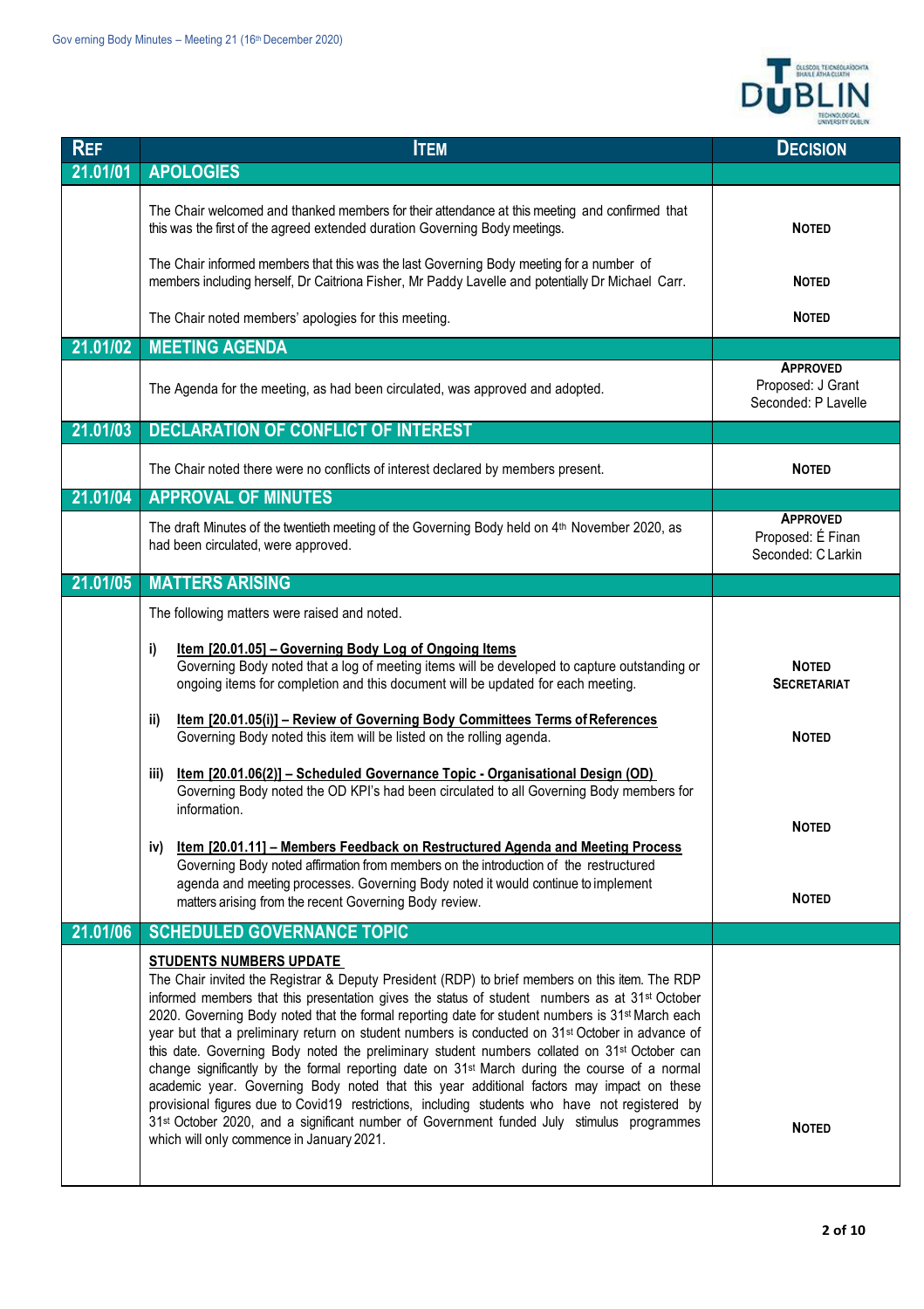

| <b>REF</b> | <b>ITEM</b>                                                                                                                                                                                                                                                                                                                                                                                                                                                                                                                                                                                                                                                                                                                                                                                                                                                                                                                                                                                                                                                                                                                                                                                                                                                                                                                                                                                                                                                                                  | <b>DECISION</b>                                                                                |
|------------|----------------------------------------------------------------------------------------------------------------------------------------------------------------------------------------------------------------------------------------------------------------------------------------------------------------------------------------------------------------------------------------------------------------------------------------------------------------------------------------------------------------------------------------------------------------------------------------------------------------------------------------------------------------------------------------------------------------------------------------------------------------------------------------------------------------------------------------------------------------------------------------------------------------------------------------------------------------------------------------------------------------------------------------------------------------------------------------------------------------------------------------------------------------------------------------------------------------------------------------------------------------------------------------------------------------------------------------------------------------------------------------------------------------------------------------------------------------------------------------------|------------------------------------------------------------------------------------------------|
| 21.01/06   | <b>SCHEDULED GOVERNANCE TOPIC</b>                                                                                                                                                                                                                                                                                                                                                                                                                                                                                                                                                                                                                                                                                                                                                                                                                                                                                                                                                                                                                                                                                                                                                                                                                                                                                                                                                                                                                                                            |                                                                                                |
|            | <b>STUDENT NUMBERS UPDATE (continued)</b>                                                                                                                                                                                                                                                                                                                                                                                                                                                                                                                                                                                                                                                                                                                                                                                                                                                                                                                                                                                                                                                                                                                                                                                                                                                                                                                                                                                                                                                    |                                                                                                |
|            | The RDP updated members on the following areas:                                                                                                                                                                                                                                                                                                                                                                                                                                                                                                                                                                                                                                                                                                                                                                                                                                                                                                                                                                                                                                                                                                                                                                                                                                                                                                                                                                                                                                              | <b>NOTED</b>                                                                                   |
|            | Mission, vision and values<br>$\bullet$<br><b>Educational Model</b><br>$\bullet$<br>Interconnections (strategic plan – people, planet and partnership)<br>$\bullet$<br>Total student numbers (October 2020 and March 2019 - October 2020)<br>$\bullet$<br>Undergraduate full time student numbers 2020/21<br>$\bullet$<br>Preliminary CAO Student Numbers (2018/19, 2019/20, 2020/21)<br>$\bullet$<br>Research student numbers March 2019 - October 2020<br>$\bullet$<br>Preliminary International student numbers 2020/21<br>$\bullet$<br>Mean Deprivation Index Score 2018/2019<br>$\bullet$<br>Socio Economic Profile of HEI Student Populations 2018/2019<br>$\bullet$<br>Following discussion, Governing Body noted a number of queries raised including clarification<br>between e-learning and distance learning and plans to expand e-learning programmes. Governing<br>Body noted that the apprentice figures were not included in this presentation and that the<br>apprenticeship Level 6 is growing and is a different model to the current level 6 model. It was<br>noted that the traditional level 6 model requires a revamp to attract and increase entrants into its<br>programmes. A number of areas are being examined to assist this process which includes<br>increasing partnerships with the FE sector, developing partnerships with industry, creating options<br>of pathways through the University and exit awards which will allow students greater opportunities |                                                                                                |
|            | to progress through TU Dublin. Governing Body noted formal withdrawal for first year students is<br>lower this year in comparison to previous years.                                                                                                                                                                                                                                                                                                                                                                                                                                                                                                                                                                                                                                                                                                                                                                                                                                                                                                                                                                                                                                                                                                                                                                                                                                                                                                                                         | <b>NOTED</b>                                                                                   |
|            | Governing Body noted that they will receive an update on the March 2021 student numbers at the<br>May 2021 Governing Body meeting.                                                                                                                                                                                                                                                                                                                                                                                                                                                                                                                                                                                                                                                                                                                                                                                                                                                                                                                                                                                                                                                                                                                                                                                                                                                                                                                                                           | <b>NOTED</b><br><b>REGISTRAR</b>                                                               |
|            | The Chair thanked the Registrar and Deputy President for her presentation.                                                                                                                                                                                                                                                                                                                                                                                                                                                                                                                                                                                                                                                                                                                                                                                                                                                                                                                                                                                                                                                                                                                                                                                                                                                                                                                                                                                                                   | <b>NOTED</b>                                                                                   |
| 21.01/07   | <b>CORRESPONDENCE</b>                                                                                                                                                                                                                                                                                                                                                                                                                                                                                                                                                                                                                                                                                                                                                                                                                                                                                                                                                                                                                                                                                                                                                                                                                                                                                                                                                                                                                                                                        |                                                                                                |
|            | The Chair informed members that one item remained outstanding in relation to a booking fee issue<br>regarding part-time music students. This query had led to an examination of the University's policies<br>and procedures in relation to the setting of fees, delegated authorities and compliance with the TU<br>Act 2018 requirements. Governing Body noted that the fee setting processes previously adopted<br>had been correct for the time but that this query had resulted in a wider review of the University's<br>processes to examine how its policies had transferred across from the former Institutes and would<br>likely result in a number of policies being updated and being brought for ward to Governing Body for<br>approval.                                                                                                                                                                                                                                                                                                                                                                                                                                                                                                                                                                                                                                                                                                                                          | <b>NOTED</b><br><b>CHAIR (CORRESPONDENCE)</b><br><b>PRESIDENT</b><br>(POLICY REVIEW PROCESSES) |
| 21.01/07   | <b>FORMAL APPROVALS</b>                                                                                                                                                                                                                                                                                                                                                                                                                                                                                                                                                                                                                                                                                                                                                                                                                                                                                                                                                                                                                                                                                                                                                                                                                                                                                                                                                                                                                                                                      |                                                                                                |
|            | <b>I. AUTHORISED SIGNATORY</b>                                                                                                                                                                                                                                                                                                                                                                                                                                                                                                                                                                                                                                                                                                                                                                                                                                                                                                                                                                                                                                                                                                                                                                                                                                                                                                                                                                                                                                                               |                                                                                                |
|            | Amendment to University Bank Mandate (Memorandum 16th December 2020)<br>i)<br>Governing Body noted that this item had already been reviewed by the Governing Body<br>and Finance and Property Committee (FPC). It also noted that the FPC would be<br>conducting their annual review of the University's bank mandates, authorised signatories<br>and e-signatories at their next meeting.<br>Governing Body approved the proposed amendment to Panel B on TU Dublin<br>Blanchardstown Campus bank mandate recommended and detailed in the Memorandum<br>of 16th December 2020.                                                                                                                                                                                                                                                                                                                                                                                                                                                                                                                                                                                                                                                                                                                                                                                                                                                                                                              | <b>NOTED</b><br><b>APPROVED</b><br>Proposed: É Finan<br>Seconded: JMcCarthy                    |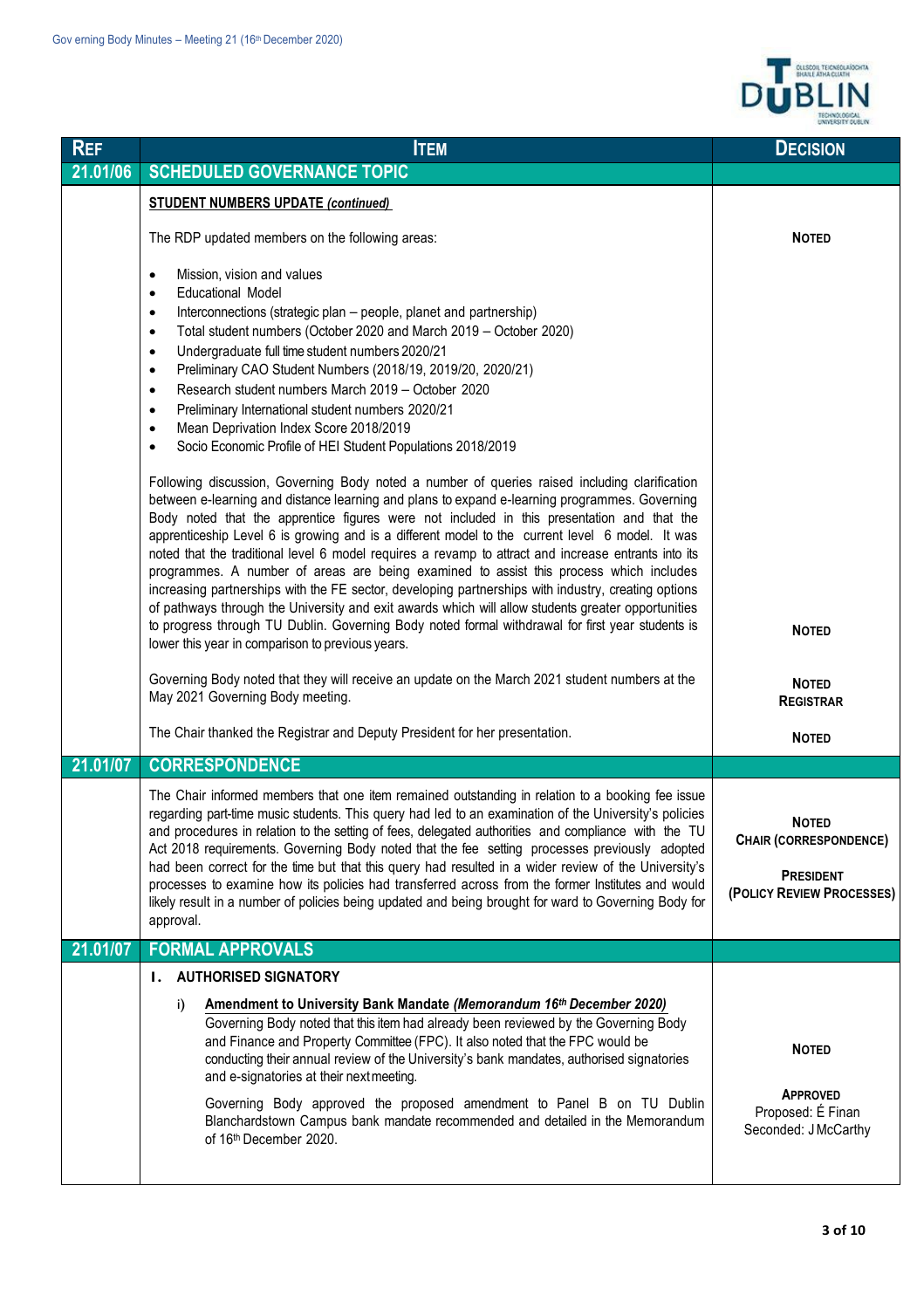

| <b>REF</b> |    |     |                                                                                                                                                                                                                                                                                                                                                                                                                                                                                                                                                                                                   | <b>DECISION</b>                                             |
|------------|----|-----|---------------------------------------------------------------------------------------------------------------------------------------------------------------------------------------------------------------------------------------------------------------------------------------------------------------------------------------------------------------------------------------------------------------------------------------------------------------------------------------------------------------------------------------------------------------------------------------------------|-------------------------------------------------------------|
| 21.01/07   |    |     | <b>FORMAL APPROVALS</b>                                                                                                                                                                                                                                                                                                                                                                                                                                                                                                                                                                           |                                                             |
|            | 2. |     | <b>PROCEDURES</b>                                                                                                                                                                                                                                                                                                                                                                                                                                                                                                                                                                                 |                                                             |
|            |    | i)  | <b>Amended Human Resources Selection Procedures</b><br>Following discussion Governing Body approved the highlighted Category H modifications<br>to incorporate the recruitment of University Executive Team members presented in the<br>amended Human Resources Selection Procedures.                                                                                                                                                                                                                                                                                                             | <b>APPROVED</b><br>Proposed: C Fisher<br>Seconded: C Larkin |
|            |    |     | The Governing Body agreed that an updated Amended Human Resources Selection<br>Procedures document would be circulated to members subject to the following:                                                                                                                                                                                                                                                                                                                                                                                                                                       | <b>AGREED</b><br><b>SECRETARIAT</b>                         |
|            |    |     | The updated document through tracked changes, clearly identifying the<br>a)<br>unsanctioned amendments from the last approval date of this document by<br>Governing Body on 10 <sup>th</sup> April 2019, now presented for approval by Governing<br>Body.                                                                                                                                                                                                                                                                                                                                         |                                                             |
|            |    |     | Governing Body agreed that changes to University policies must be presented<br>to Governing Body for approval, unless this authority has been fully delegated<br>to the University Executive, a Governing Body Committee, or there are specific<br>waivers associated with immaterial changes which do not affect the meaning of<br>the document".                                                                                                                                                                                                                                                |                                                             |
|            |    |     | Clause 8, (page 2) to be rephrased to prevent an inherent contradiction to the<br>b)<br>constituencies of the interview board as a consequence of the Category H<br>modifications.                                                                                                                                                                                                                                                                                                                                                                                                                |                                                             |
|            |    |     | Information note to be included on how this policy has been used in selection<br>C)<br>processes since it was formally approved by Governing Body                                                                                                                                                                                                                                                                                                                                                                                                                                                 |                                                             |
|            |    |     | Responding to queries raised, Governing Body noted the selection process involved in<br>identifying an appropriate person from business or industry to participate on the interview<br>board was similar to the State Boards selection process. Governing Body noted that there<br>is discussion taking place within the Government sector, TU Consortia and social partners<br>on proposed new academic grades for the TU sector. It was also noted as new grades<br>evolve amendments will have to be brought forward for approval if these grades are not<br>comprehended by these procedures. | <b>NOTED</b>                                                |
|            | 3. |     | <b>PROCUREMENT CONTRACTS</b>                                                                                                                                                                                                                                                                                                                                                                                                                                                                                                                                                                      |                                                             |
|            |    | i)  | Media Strategy, Planning and Buying (Implementation) Services<br>(Memorandum 16th December 2020)<br>Following clarifications raised in relation to the procurement process, Governing Body<br>approved the recommendation to enter into a contract with Havas Media for the provision<br>of Media Strategy, Planning and Buying (Implementation) services detailed in<br>Memorandum 16th December 2020.                                                                                                                                                                                           | <b>APPROVED</b><br>Proposed: G Grant<br>Seconded: É Finan   |
|            |    | ii) | TU Dublin Insurance Renewal 2021 (Memorandum 16th December 2020)<br>Following a briefing on the status of the Schedule of Insurances, Governing Body noted<br>four premiums were currently in negotiations. As a consequence, these four premiums<br>were included in the Schedule of Insurances with their maximum figure quoted.                                                                                                                                                                                                                                                                | <b>NOTED</b>                                                |
|            |    |     | Governing Body approved the recommendation for TU Dublin to enter into the renewal<br>agreement up to a maximum of the figures quoted in the Schedule of Insurances detailed<br>in the Memorandum 16th December 2020.                                                                                                                                                                                                                                                                                                                                                                             | <b>APPROVED</b><br>Proposed: É Finan<br>Seconded: C Larkin  |
|            |    |     | Governing Body agreed that the final costing for the Schedule of Insurances will be<br>presented at the first Governing Body in 2021.                                                                                                                                                                                                                                                                                                                                                                                                                                                             | <b>AGREED</b><br><b>COO</b>                                 |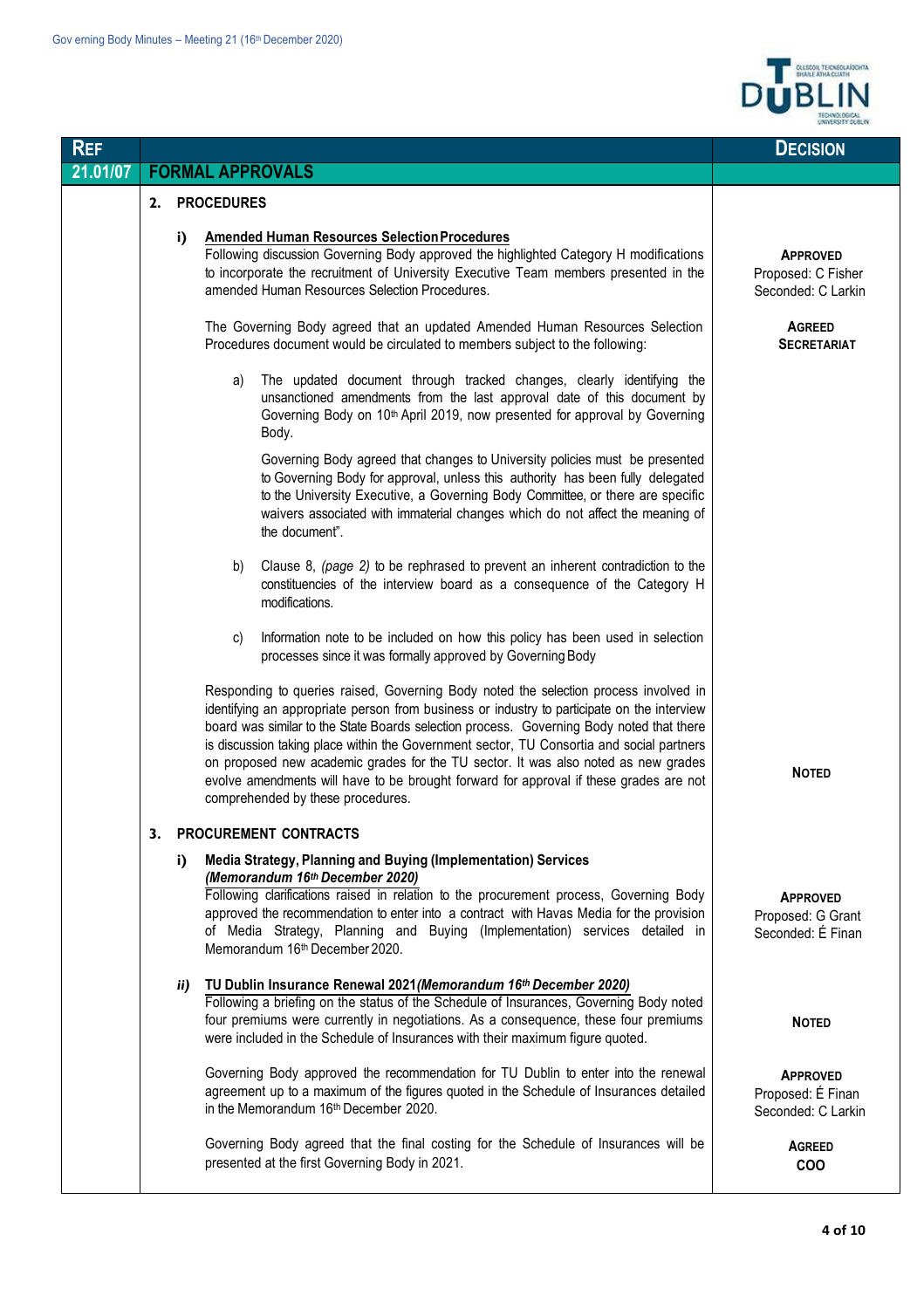

| <b>REF</b> | <b>ITEM</b>                                                                                                                                                                                                                                                                                                                                                                                                                                                                                                                                                                                                                                                                                                                                                                                                                                                                                      | <b>DECISION</b> |
|------------|--------------------------------------------------------------------------------------------------------------------------------------------------------------------------------------------------------------------------------------------------------------------------------------------------------------------------------------------------------------------------------------------------------------------------------------------------------------------------------------------------------------------------------------------------------------------------------------------------------------------------------------------------------------------------------------------------------------------------------------------------------------------------------------------------------------------------------------------------------------------------------------------------|-----------------|
| 21.01/09   | <b>REPORTS</b>                                                                                                                                                                                                                                                                                                                                                                                                                                                                                                                                                                                                                                                                                                                                                                                                                                                                                   |                 |
|            | <b>PRESIDENT'S REPORT</b><br>1.<br>The Governing Body noted the President's Executive Summary briefing members on a number<br>of items including Covid19. The University has responded and continues to respond in a strong<br>manner to the challenges imposed by Covid19. It is highly likely that next Semester will be<br>very similar to this Semester but where at all possible the University will be looking to try to<br>increase face to face engagement.                                                                                                                                                                                                                                                                                                                                                                                                                              | <b>NOTED</b>    |
|            | Under OD the structure for the University Executive Team (UET) has now been defined with a<br>number of these new roles to be advertised shortly. Phase 2 of the detailed design has<br>commenced and given the scale of the overall project, this phase will take some time to<br>complete over 2021.                                                                                                                                                                                                                                                                                                                                                                                                                                                                                                                                                                                           | <b>NOTED</b>    |
|            | The Strategic Plan is progressing. There was an Advisory Leadership Forum (ALF) meeting on<br>15th December, which focused on Strategic Plan implementation, at which Roadmaps were<br>presented and discussed with different layers of management. An 'Expressions of Interest'<br>process will commence shortly to invite colleagues with relevant expertise to indicate their<br>interest in joining Action Plan Teams. The Intranet has been updated with the relevant<br>documentation for managers and staff.                                                                                                                                                                                                                                                                                                                                                                              | <b>NOTED</b>    |
|            | Migration to the East Quad is getting closer and we are looking forward to completing the move<br>into the East and Central Quads. A number of other items were also highlighted including The<br>European University of Technology Alliance and Innovation & Entrepreneurship at TU Dublin<br>Research at TU Dublin.                                                                                                                                                                                                                                                                                                                                                                                                                                                                                                                                                                            | <b>NOTED</b>    |
|            | The meeting noted its concerns around the need for accountability across the University, and,<br>in particular, the increased operational and governance risk for the University as a<br>consequence of unfilled roles. Governing Body noted that the target for the appointment of the<br>UET is March 2021. Governing Body noted a number of concerns raised in relation to the OD<br>engagement and collaboration processes, and communications. It was noted that<br>communications is a big challenge for all stakeholders particularly working under Covid19<br>restrictions and limited resources. Governing Body requested that positive collaboration and<br>engagement would continue by all stakeholders.                                                                                                                                                                             | <b>NOTED</b>    |
|            | Governing Body considered whether the proposed UET was approved or simply noted at the<br>November meeting. Following discussion, it was concluded that Governing Body's expectation<br>was that the President would proceed to deliver on the UET model as outlined at that meeting,<br>particularly as Governing Body were concerned to ensure that after two years in existence, to<br>achieve the implementation of the agreed strategy, and particularly given the serious concerns<br>highlighted by Governing Body members of the Audit and Risk Committee, the University had<br>to move to put the required structure in place and whether this had been approved or simply<br>noted was a moot point. The Governing Body urged all parties involved in the implementa tion<br>of the UET to work collaboratively towards achieving the implementation of the UET model as<br>outlined. | <b>NOTED</b>    |
|            | 2. ACADEMIC AFFAIRS REPORT<br>Approved Academic Council Minutes - Meeting 7 (23rd September 2020)<br>i).<br>Governing Body noted the Academic Council Minutes of its seventh meeting held on<br>23rd September 2020.                                                                                                                                                                                                                                                                                                                                                                                                                                                                                                                                                                                                                                                                             | <b>NOTED</b>    |
|            |                                                                                                                                                                                                                                                                                                                                                                                                                                                                                                                                                                                                                                                                                                                                                                                                                                                                                                  |                 |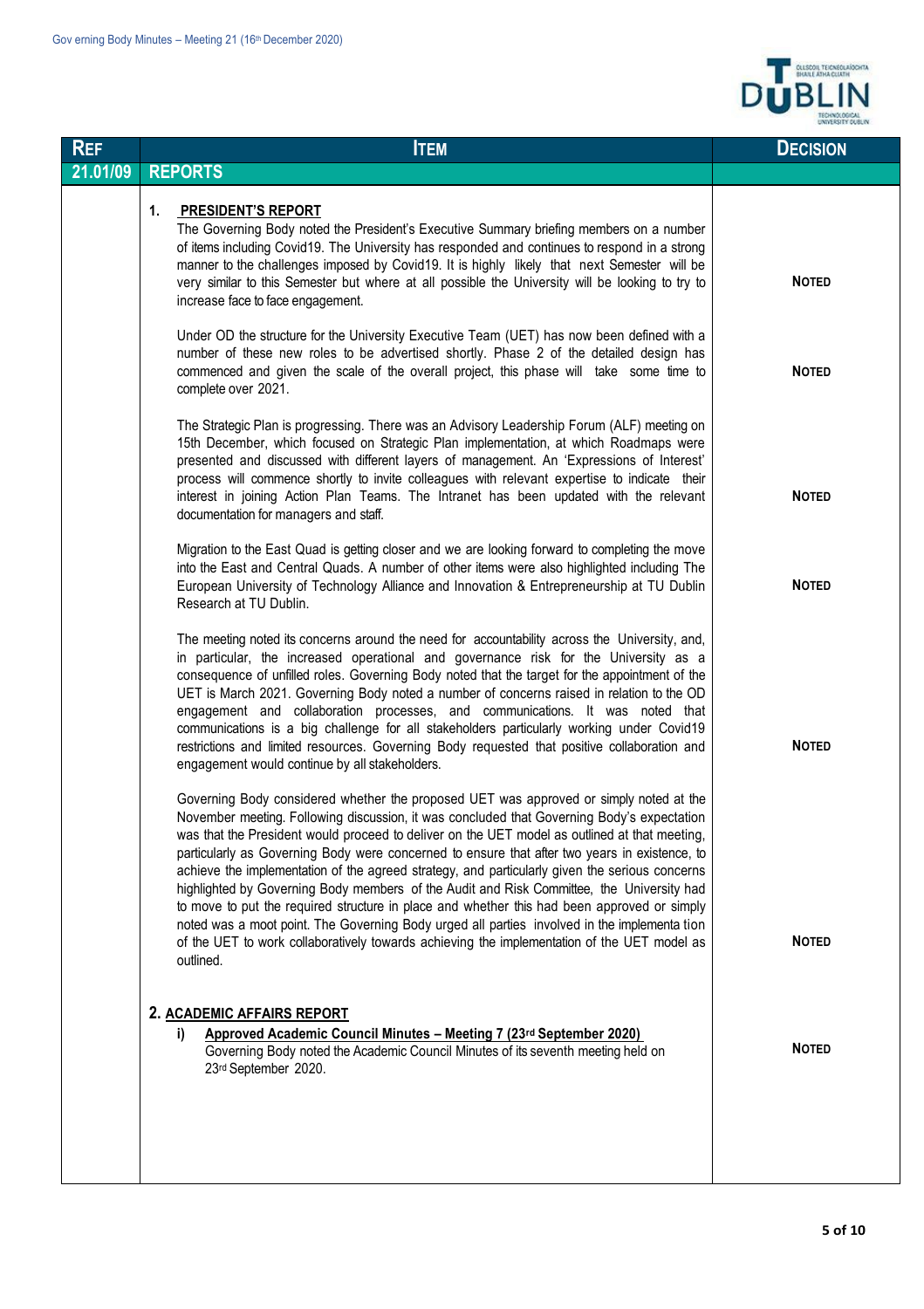

| <b>REF</b> | <b>ITEM</b>                                                                                                                                                                                                                                                                                                                                                                                                                                                                                                                                                                                                                                                                                                                                                                                                                                                                            | <b>DECISION</b> |
|------------|----------------------------------------------------------------------------------------------------------------------------------------------------------------------------------------------------------------------------------------------------------------------------------------------------------------------------------------------------------------------------------------------------------------------------------------------------------------------------------------------------------------------------------------------------------------------------------------------------------------------------------------------------------------------------------------------------------------------------------------------------------------------------------------------------------------------------------------------------------------------------------------|-----------------|
| 21.01/09   | <b>REPORTS</b>                                                                                                                                                                                                                                                                                                                                                                                                                                                                                                                                                                                                                                                                                                                                                                                                                                                                         |                 |
|            | <b>Academic Affairs</b><br>ii)<br>Governing Body noted the RDP's Executive Summary which briefed members on a<br>number of items including Academic Council, its three approved sub-committees which<br>are now fully operational following approval of the terms of reference and membership<br>of each of these new sub-committees. As a result of the on-going COVID-19 crisis, and<br>in accordance with a decision of academic council, no semester one assessments will<br>take place "face-to-face". The University will commence the July stimulus funded<br>modular and postgraduate programmes in January 2021. Working with EduCampus the<br>University has commenced the project to implement a single University wide student<br>record system. The University successfully delivered 19 virtual conferring ceremonies in<br>November with over 7,000 students conferred. | <b>NOTED</b>    |
|            | 3. COMMITTEE REPORTS                                                                                                                                                                                                                                                                                                                                                                                                                                                                                                                                                                                                                                                                                                                                                                                                                                                                   |                 |
|            | a) Audit and Risk Committee (ARC)                                                                                                                                                                                                                                                                                                                                                                                                                                                                                                                                                                                                                                                                                                                                                                                                                                                      |                 |
|            | i) Approved ARC Minutes - Meeting10 (19th October 2020)<br>Governing Body noted the minutes of the tenth ARC meeting held on 19th October<br>2020.                                                                                                                                                                                                                                                                                                                                                                                                                                                                                                                                                                                                                                                                                                                                     | <b>NOTED</b>    |
|            | ii) ARC Report<br>Governing Body noted the ARC Chair's update on a number of areas including:                                                                                                                                                                                                                                                                                                                                                                                                                                                                                                                                                                                                                                                                                                                                                                                          | <b>NOTED</b>    |
|            | Draft Internal Audit Cyber Security Review<br>Log of ARC actions presented on an ongoing basis in terms of being able to<br>$\bullet$<br>monitor the implementation ARC recommendations.<br>Draft Internal Audit Internal Control Review<br>$\bullet$<br>C&AG Management Letter and Actions<br>٠<br><b>Code of Practice Checklist</b><br>$\bullet$<br>Draft Risk Register<br>٠                                                                                                                                                                                                                                                                                                                                                                                                                                                                                                         |                 |
|            | Governing Body noted the ARC Chair's concern in relation to the critical governance<br>roles unfilled which are seen as major inhibitors to the development of an appropriate<br>University control environment. This results in ARC concerns in relation to the<br>challenge in making recommendations to the Governing Body on the systems of<br>internal controls while a number of University resources were not in place to assist<br>this process. Governing Body noted that a number of interim resources and key<br>supports should be provided in key University areas while the main OD structur es<br>are being put in place to mitigate this risk.                                                                                                                                                                                                                         | <b>NOTED</b>    |
|            | <b>Equality, Diversity and Inclusion Committee (EDIC)</b><br>b)<br>Approved EDIC Minutes - Meeting 3 (7th September 2020)<br>i).<br>Governing Body noted the minutes of the third EDIC meeting held on 7th September<br>2020.                                                                                                                                                                                                                                                                                                                                                                                                                                                                                                                                                                                                                                                          | <b>NOTED</b>    |
|            | ii) EDIC Report<br>Governing Body noted the EDIC Chair's update on a number of areas including:                                                                                                                                                                                                                                                                                                                                                                                                                                                                                                                                                                                                                                                                                                                                                                                        | <b>NOTED</b>    |
|            | Gender Expression and Identity Policy<br><b>RACE Equality</b><br>TU Dublin working group on ending sexual violence and harassment<br>Athena Swan survey to identify gaps<br>Covid19 impact<br>٠<br>Review of the Disability Act<br>SALI - Round 2 preparations<br>Annex to the Code of Practice for State Bodies                                                                                                                                                                                                                                                                                                                                                                                                                                                                                                                                                                       | <b>NOTED</b>    |
|            |                                                                                                                                                                                                                                                                                                                                                                                                                                                                                                                                                                                                                                                                                                                                                                                                                                                                                        |                 |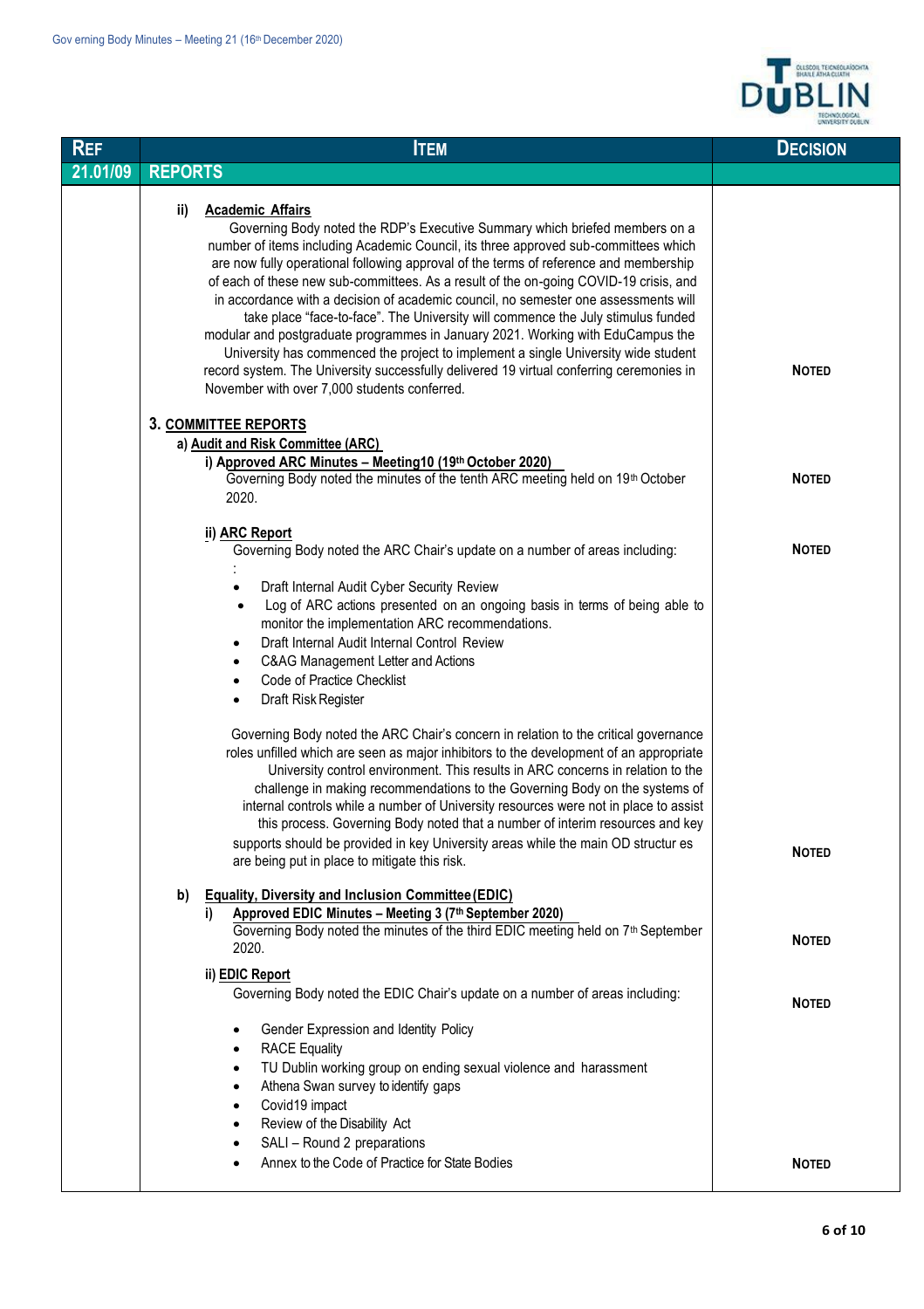$\overline{\phantom{a}}$ 



| <b>REF</b> | <b>ITEM</b>                                                                                                                                                                                                                                                                                                                                                                                                                                                                                                                                                                                                                                                                                                                                                                                                                                                                                                    | <b>DECISION</b>                                              |
|------------|----------------------------------------------------------------------------------------------------------------------------------------------------------------------------------------------------------------------------------------------------------------------------------------------------------------------------------------------------------------------------------------------------------------------------------------------------------------------------------------------------------------------------------------------------------------------------------------------------------------------------------------------------------------------------------------------------------------------------------------------------------------------------------------------------------------------------------------------------------------------------------------------------------------|--------------------------------------------------------------|
| 21.01/09   | <b>REPORTS</b>                                                                                                                                                                                                                                                                                                                                                                                                                                                                                                                                                                                                                                                                                                                                                                                                                                                                                                 |                                                              |
|            | <b>Finance and Property Committee (FPC)</b><br>C)<br>Approved FPC Minutes - Meeting 4 (10th September 2020)<br>i)<br>Governing Body noted the minutes of the fourth FPC meeting held on<br>10th September 2020.                                                                                                                                                                                                                                                                                                                                                                                                                                                                                                                                                                                                                                                                                                | <b>NOTED</b>                                                 |
|            | ii) FPC Report<br>Governing Body noted the FPC Chair's update on a number of areas including:                                                                                                                                                                                                                                                                                                                                                                                                                                                                                                                                                                                                                                                                                                                                                                                                                  | <b>NOTED</b>                                                 |
|            | <b>Finance</b><br>Insurance renewals<br>Covid19 expenditure to date and impact of the July stimulus<br>$\bullet$<br>Devolved Grant Allocation<br>$\bullet$<br>Positive expansion of aviation entrepreneurship facilities<br>٠<br>Initiative by HEA on human capital initiative across all the Universities<br>٠                                                                                                                                                                                                                                                                                                                                                                                                                                                                                                                                                                                                | <b>NOTED</b>                                                 |
|            | <b>Property</b><br>East Quad is at completion stage<br>Central Quad is advancing well with Q1 completion expected<br>٠<br>Lower House is at completion stage with January 2021 readiness<br>$\bullet$<br>Park House will open on 4th January 2021<br>٠<br>Rathdown House will open during January 2021<br>٠<br>Sports facilities and print shop facilities will be available in Semester 2 subject<br>$\bullet$<br>to Covid19 restrictions                                                                                                                                                                                                                                                                                                                                                                                                                                                                     |                                                              |
|            | Broadstone Plaza project by NTA is also at completion                                                                                                                                                                                                                                                                                                                                                                                                                                                                                                                                                                                                                                                                                                                                                                                                                                                          | <b>NOTED</b>                                                 |
|            | The FPC Chair noted that the level of progress, given the impact of Covid19<br>restrictions, risks and down time on the site has been quite extraordinary.                                                                                                                                                                                                                                                                                                                                                                                                                                                                                                                                                                                                                                                                                                                                                     | <b>NOTED</b>                                                 |
|            | The FPC Chair informed members that the FPC were recommending the following<br>item to Governing Body for approval which related specifically to the continued<br>occupation of Kevin Street. As background the Chair advised members that the<br>Kevin Street site had sold in 2019 for a very high price with a planned ex it by the<br>University before 31 <sup>st</sup> October 2020. Due to unprecedented construction delays<br>there is now a requirement to remain in Kevin for the first quarter of 2021. There is<br>a gross cost associated with this continued occupation of<br>and the University will need to occupy this campus until 31 <sup>st</sup> March 2021. The FPC<br>Chair informed members that as there is a unitary charge saving on the Quads,<br>together with the Government Covid19 stimulus package, the gross cost of the<br>extended occupation is reduced to a net cost of |                                                              |
|            | for the five months.                                                                                                                                                                                                                                                                                                                                                                                                                                                                                                                                                                                                                                                                                                                                                                                                                                                                                           | <b>NOTED</b>                                                 |
|            | On behalf of the FPC, the FPC Chair is recommending this rental charge<br>for five months for approval by Governing Body. Governing Body<br>approved this recommendation.                                                                                                                                                                                                                                                                                                                                                                                                                                                                                                                                                                                                                                                                                                                                      | <b>APPROVED</b><br>Proposed: A O'Toole<br>Seconded: C Larkin |
|            | Governing Body noted that the University has to remain in four other buildings<br>across the City campus. There is no rent charged in two of the buildings as the<br>DFHERIS are the landlord. The third building is Chatham Row which has Dublin<br>City as the landlord and continues to charge the normal rent for this building. The<br>fourth building is Sackville Place and the landlord is charging approximately<br>for this building.                                                                                                                                                                                                                                                                                                                                                                                                                                                                | <b>NOTED</b>                                                 |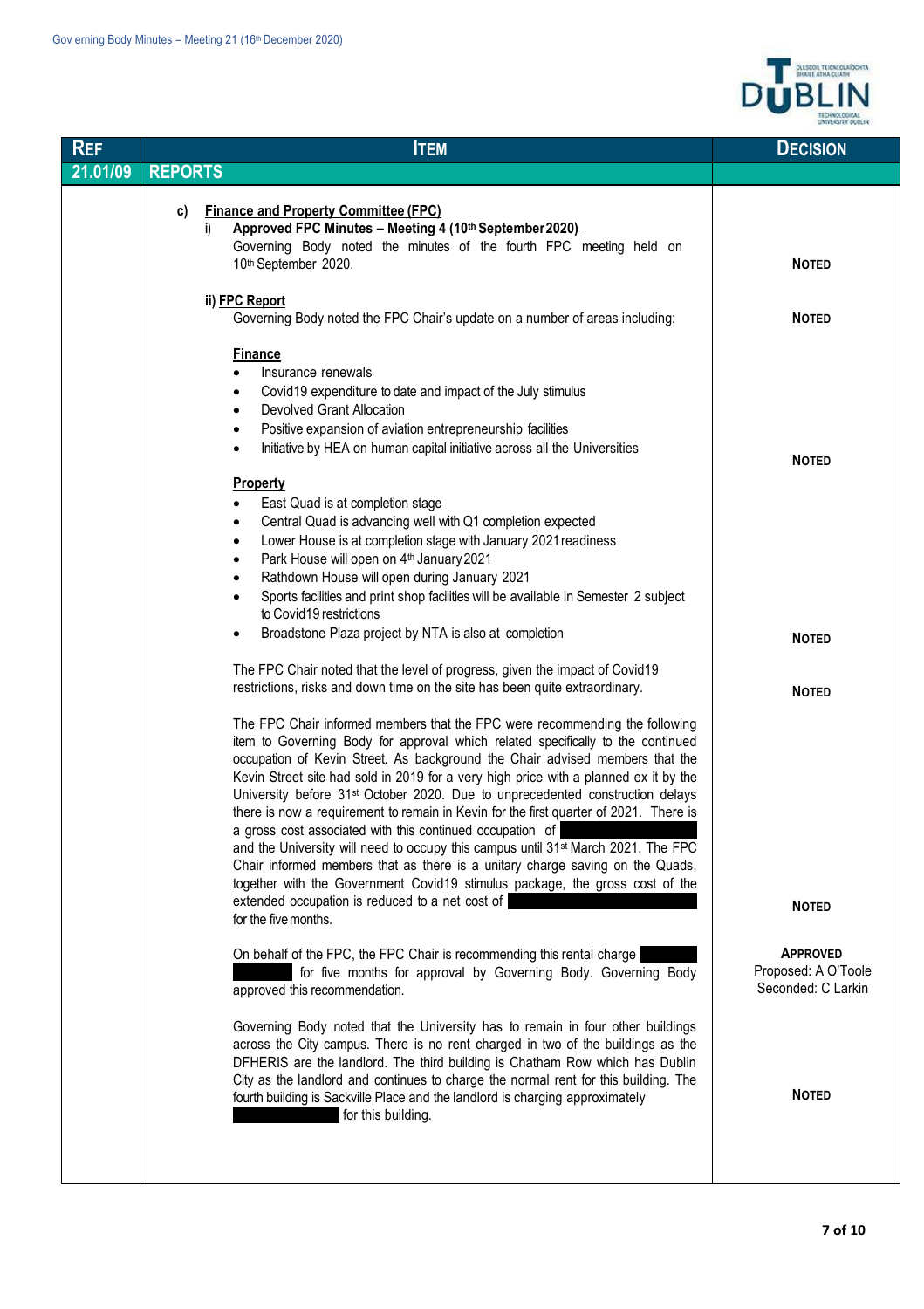

| <b>REF</b> |                | <b>ITEM</b>                                                                                                                                                                                                                                                                                                                                                                                                                                                                                                                                                                | <b>DECISION</b>                                              |
|------------|----------------|----------------------------------------------------------------------------------------------------------------------------------------------------------------------------------------------------------------------------------------------------------------------------------------------------------------------------------------------------------------------------------------------------------------------------------------------------------------------------------------------------------------------------------------------------------------------------|--------------------------------------------------------------|
| 21.01/09   | <b>REPORTS</b> |                                                                                                                                                                                                                                                                                                                                                                                                                                                                                                                                                                            |                                                              |
|            |                | <b>Finance and Property Committee (FPC) continued</b><br>Governing Body noted the scheduled go-live date for the unified finance<br>management system for the University is 1 <sup>st</sup> September 2021.                                                                                                                                                                                                                                                                                                                                                                | <b>NOTED</b>                                                 |
|            |                | Governing Body noted the PPP Project Board for the development of TU Dublin of<br>which the University is a member and also includes the NDA, GDA, and the<br>DFHERIS, are considering the settlements required as a result of the Covid19<br>restrictions. Governing Body noted that the sanctioning body of this Board will be<br>the DFHERIS in collaboration with the other members of the Board and also in<br>conjunction with DPER.                                                                                                                                 | <b>NOTED</b>                                                 |
|            | d)             | <b>Nominations and Process Subcommittee (NPS)</b><br>i) Governing Body noted the minutes of the second NPS meeting held on 24th April 2020.                                                                                                                                                                                                                                                                                                                                                                                                                                | <b>NOTED</b>                                                 |
|            | e)             | <b>Nominations and Process Committee (NPC)</b><br>Governing Body noted the minutes of the fourth NPC meeting held on<br>j)<br>22nd September 2020.                                                                                                                                                                                                                                                                                                                                                                                                                         | <b>NOTED</b>                                                 |
|            |                | ii) NPC Report<br>The Chair informed members there were three Ministerial nominees and the<br>DFHERIS intend to advertise the three vacancies through the State Boards with input<br>from the President and the Chair to identify skill sets that are required. The Chair<br>confirmed Governing Body are still awaiting an ETB nominee to fill this forthcoming<br>vacancy. The Chair confirmed staff elections will take place in relation to the<br>upcoming Academic/Non-Academic vacancy.                                                                             | <b>NOTED</b>                                                 |
|            | f)             | <b>Augmented Nominations and Process Committee (ANPC)</b><br>Governing Body noted the ANPC Minutes of its first meeting held on<br>i)<br>22nd September 2020.<br>Governing Body noted the ANPC Minutes of its second meeting held on<br>ii)<br>2nd October 2020.                                                                                                                                                                                                                                                                                                           | <b>NOTED</b><br><b>NOTED</b>                                 |
|            |                | Governing Body noted the ANPC Minutes of its third meeting held on<br>iii)<br>2nd November 2020.                                                                                                                                                                                                                                                                                                                                                                                                                                                                           | <b>NOTED</b>                                                 |
|            |                | ) Governing Body noted the ANPC Minutes of its fourth meeting held on<br>iv)<br>13th November 2020.                                                                                                                                                                                                                                                                                                                                                                                                                                                                        | <b>NOTED</b>                                                 |
|            |                | v) Chair of Governing Body Recruitment Process - Memorandum 16th December 2020<br>The ANPC Chair summarised the extensive recruitment process for the next Chair<br>of Governing Body. The Chair informed Governing Body that the ANPC have<br>completed the recruitment process and having being delegated authority by<br>Governing Body are now in a position to bring forward a name to Governing Body<br>for their approval. The Chair on behalf of the Committee presented the name of<br>the preferred candidate Mr. David Carson for approval as the next Chair of |                                                              |
|            |                | Governing Body effective from 1 <sup>st</sup> January 2021, for a term of four years.                                                                                                                                                                                                                                                                                                                                                                                                                                                                                      | <b>NOTED</b>                                                 |
|            |                | Governing Body approved the appointment of Mr David Carson as the next Chair<br>of Governing Body commencing 1 <sup>st</sup> January 2021 for a term of four years                                                                                                                                                                                                                                                                                                                                                                                                         | <b>APPROVED</b><br>Proposed: A O'Toole<br>Seconded: C Larkin |
|            |                |                                                                                                                                                                                                                                                                                                                                                                                                                                                                                                                                                                            |                                                              |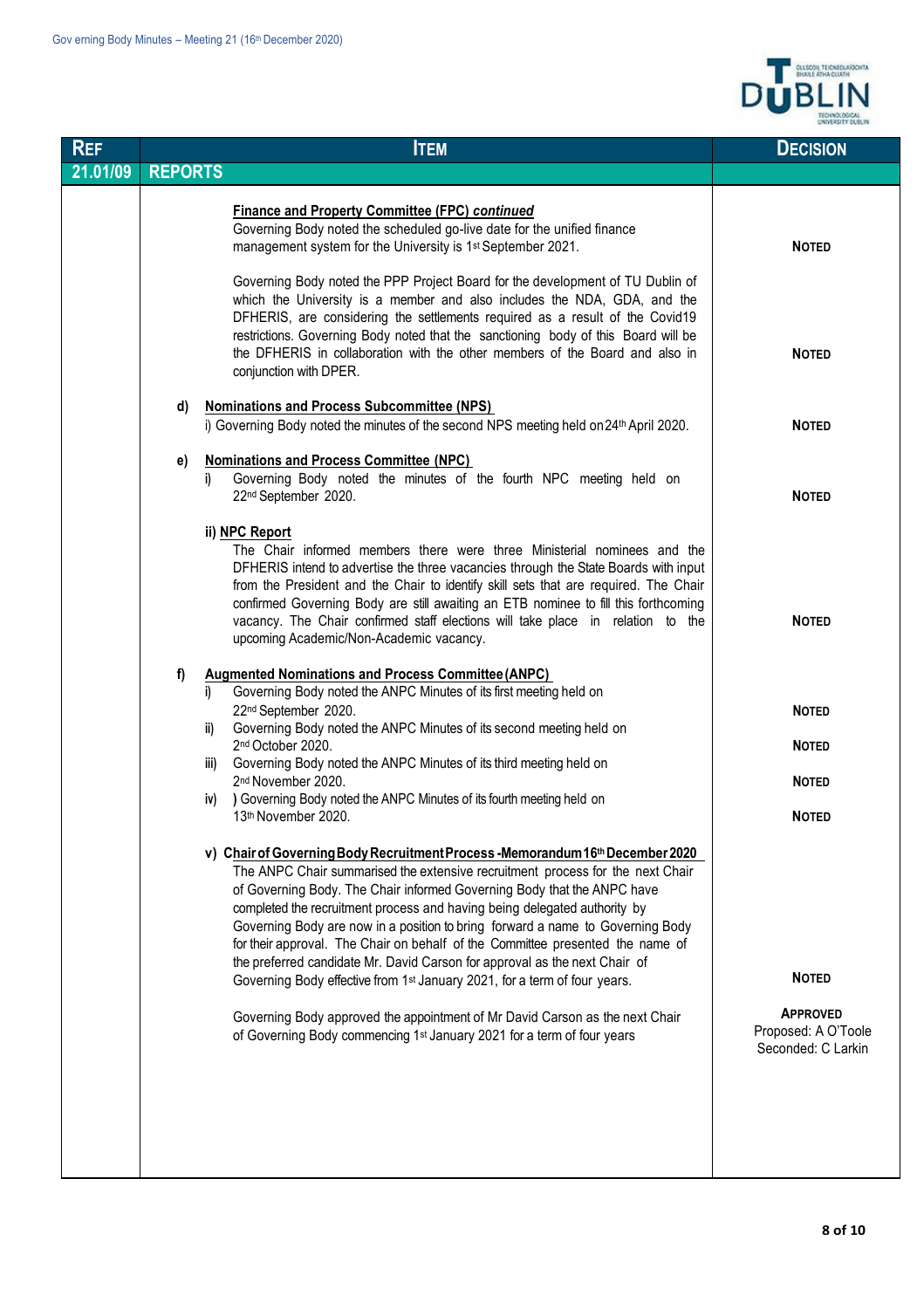

| <b>REF</b> | <b>ITEM</b>                                                                                                                                                                                                                                                                                                                                                                                                                                                                                                                                                                                                                                                                                                                                                                                                                                                                | <b>DECISION</b>                                                            |
|------------|----------------------------------------------------------------------------------------------------------------------------------------------------------------------------------------------------------------------------------------------------------------------------------------------------------------------------------------------------------------------------------------------------------------------------------------------------------------------------------------------------------------------------------------------------------------------------------------------------------------------------------------------------------------------------------------------------------------------------------------------------------------------------------------------------------------------------------------------------------------------------|----------------------------------------------------------------------------|
| 21.01/09   | <b>REPORTS</b>                                                                                                                                                                                                                                                                                                                                                                                                                                                                                                                                                                                                                                                                                                                                                                                                                                                             |                                                                            |
|            | <b>4. OPERATIONAL REPORTS</b><br>The Chief Operations Officer updated members on the following.<br><b>Finance and Property Executive Summary</b><br>a)<br>Governing Body noted the COO's Executive Summary which included:<br>Key Finance Update to.31 <sup>st</sup> October 2020<br>٠<br>Covid19 Related Supports<br>٠<br>Finance Management System Update<br>٠<br>Governing Body noted the property items had been taken under the FPC Report.<br>Draft Paper - TU Dublin Distribution of Student Contribution Charge (9th December<br>b)<br>2020)<br>This item was deferred to the next Governing Body meeting in February 2021<br>University Seal Register Report (9th December 2020)<br>C)<br>Governing Body noted the Memorandum from the University Secretary, (9th December<br>2020), confirming documents to which the TU Dublin seal had been applied during the | <b>NOTED</b><br><b>NOTED</b><br><b>NOTED</b><br><b>COO</b><br><b>NOTED</b> |
|            | period 29th October 2020 to 9th December 2020.                                                                                                                                                                                                                                                                                                                                                                                                                                                                                                                                                                                                                                                                                                                                                                                                                             |                                                                            |
|            |                                                                                                                                                                                                                                                                                                                                                                                                                                                                                                                                                                                                                                                                                                                                                                                                                                                                            |                                                                            |
| 21.01/11   | <b>ANY OTHER BUSINESS</b>                                                                                                                                                                                                                                                                                                                                                                                                                                                                                                                                                                                                                                                                                                                                                                                                                                                  |                                                                            |
|            | The Chair acknowledged that this was Dr Caitríona Fisher and Mr Paddy Lavelle's last meeting and<br>on behalf of Governing Body wished to thank both of them for their significant contribution, support<br>and commitment through their current positions and their previous roles as members on the former<br>Institute of Technology Tallaght Governing Body, and Joint Governing Bodies Strategy Steering<br>Group. The Chair also acknowledged that this was potentially Dr Michael Carr's last meeting as<br>his first term of office will expire in January 2021. On behalf of Governing Body the Chair thanked<br>him for his valuable contribution, commitment and support during his time as a member of this<br>Governing Body, the former Dublin Institute of Technology Governing Body, and Joint Governing<br>Bodies Strategy Steering Group.                | <b>NOTED</b>                                                               |
|            | The Deputy Chair, on behalf of all the members, expressed their thanks to the Chair and their role<br>in the success of the new University.                                                                                                                                                                                                                                                                                                                                                                                                                                                                                                                                                                                                                                                                                                                                | <b>NOTED</b>                                                               |
|            | The Chair wished to extend her thanks and commend Governing Body members, the executive and<br>the many people she had worked with and met over the past twelve years in the parent Institutes of<br>TU Dublin. The Chair stated it had been a privilege to have played a part in the journey of the first<br>Technological University in Ireland.                                                                                                                                                                                                                                                                                                                                                                                                                                                                                                                         | <b>NOTED</b>                                                               |
|            | In response, the President wished to thank the Chair for her steadfast support of TU Dublin, and to<br>recognise the significance of her role and those of Dr Fisher, Mr Lavelle, and Dr Carr in their<br>contribution in the creation of TU Dublin.                                                                                                                                                                                                                                                                                                                                                                                                                                                                                                                                                                                                                       | <b>NOTED</b>                                                               |
|            | Governing Body noted a formal and appropriate recognition of these members contribution will take<br>place on the Grangegorman Campus in person when Covid19 restrictions allow.                                                                                                                                                                                                                                                                                                                                                                                                                                                                                                                                                                                                                                                                                           | <b>NOTED</b>                                                               |
|            |                                                                                                                                                                                                                                                                                                                                                                                                                                                                                                                                                                                                                                                                                                                                                                                                                                                                            |                                                                            |